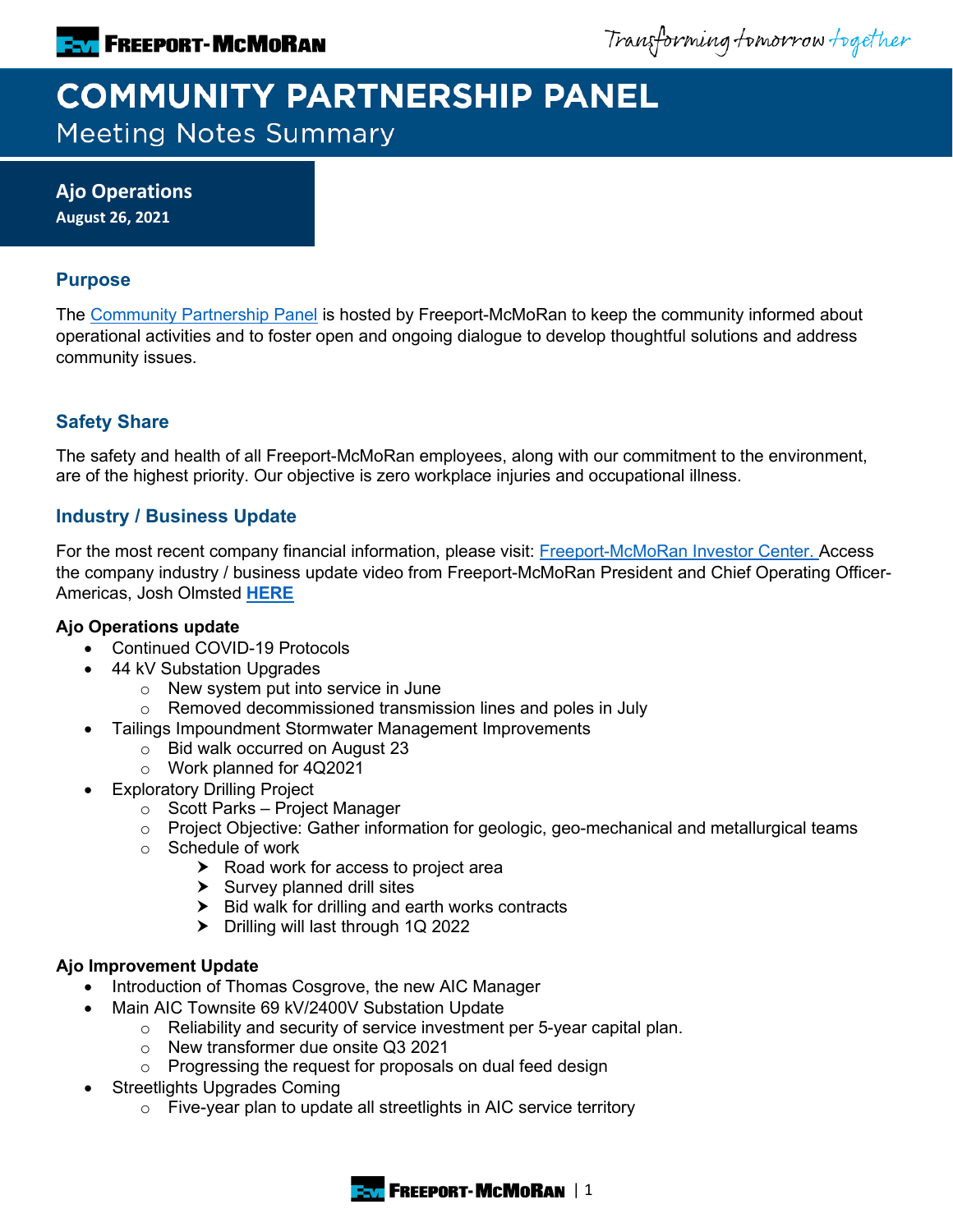- o AIC stakeholder input wanted to balance considerations
	- **Energy efficiency**
	- **Dark Sky compliance**
- **Water Utility Work in Progress** 
	- o Improving system pressure controls
	- o Install due Q3 (Railroad Avenue area)
- Customer Service
	- o Upgraded CRM software system at AIC

# **Community Engagement / Development Update**

## **True Impact Reporting**

True Impact, a social impact measurement organization, has been supporting Freeport-McMoRan's efforts to better understand the impact of our investments and the social value created in partnership with local organizations. By evaluating investments, we gain a more comprehensive picture of not only the number of people reached or benefitted, but also what was achieved by investing in these programs and reaching these beneficiaries), otherwise known as impact.

## **The Civic 50**

Freeport-McMoRan has made the Civic 50 list for the ninth year in a row for its commitment to community! Civic 50 honorees selection is based on four dimensions community engagement programs and social impact:

- Strategic investment
- Business integration
- Fostering civic culture
- Measuring impact

# **Freeport-McMoRan Foundation Grant Programs**

The Freeport-McMoRan Foundation is committed to investing in the communities where we have a presence through projects and programs that build community capacity. We are accepting **Mini-Grants for Education** applications now through September 10. Awards will be announced on December 1.The **Women's Development Fund** application will open on September 1. Awards will be announced on December 1.

## **Our Commitment to Social Investing**

During the second quarter of 2021, Ajo Operations was proud to partner on the following initiatives and projects:

- Fire Department Fourth of July celebration
- Ajo CSA Food Pantry

## **Grievance Management System**

Freeport-McMoRan has a process to receive, record and respond to local questions, comments, and concerns. We encourage all stakeholders to reach out to us.

- **Talk** with your local Freeport-McMoRan or Community Development representative
- **Call** the Community Information and Grievance Line at 877-629-2609, 24 hours a day, seven days a week (English or Spanish)
- **Email** [communitydevelopment@fmi.com](mailto:communitydevelopment@fmi.com) or via [FreeportInMyCommunity.com/contact](http://freeportinmycommunity.com/contact)
- **Send mail to** *Freeport-McMoRan Community Development – 333 N. Central Ave., Phoenix, AZ, 85004*